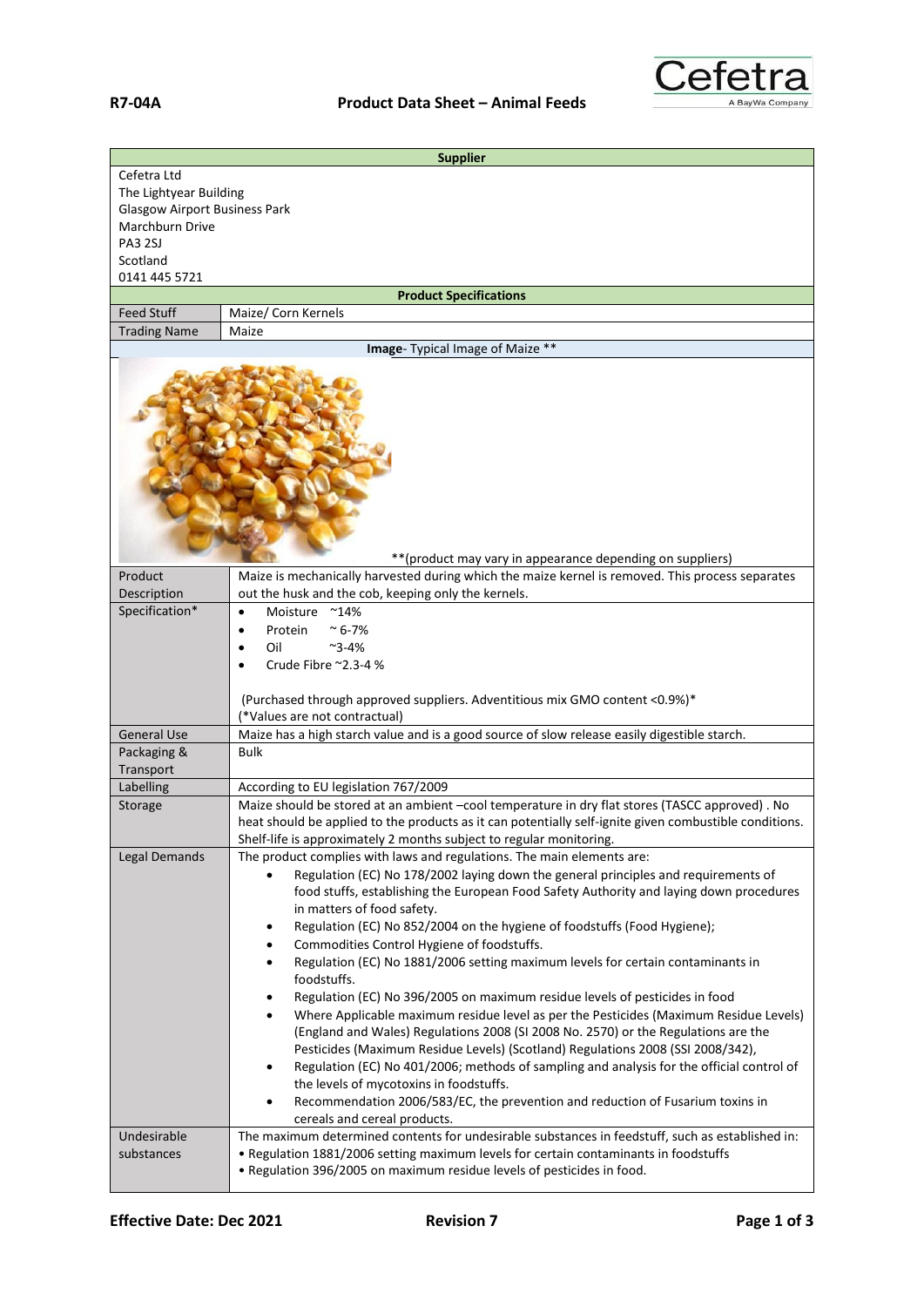**R7-04A Product Data Sheet – Animal Feeds** • Regulation 401/2006- methods of sampling and analysis for the official of the levels of mycotoxins in foodstuffs. • GMP+FSA; Appendix 1 (Product standards, including residue standards) recalculated to a moisture content of 12%; **Specific analysis and standard tolerances** Salmonella | Absent in 25g Mycotoxins Maximum limit for mycotoxins: • Aflatoxin B1- Max limit- 5 µg/kg • DON (deoxynivalenol)- Max limit- 1750µg/kg • OTA (Ochratoxin A) – Max limit- 5µg/kg • ZEA (Zearalenon) – Max limit – 350µg/kg Glass Absent Vermin/Insects Absent Appearance | Yellow whole grain. Country of origin EU- France/ Ukraine/ Black sea origins. **Health Information** Inhalation When handled, maize meal can give off dust. Prolonged inhalation of excessive amounts of nuisance dusts may effect respiratory system. Prolonged or repeated exposure may result in lung damage. Ingestion | No known hazards. Eye Contact  $\Box$  Contact can cause irritation. Skin Contact Dust can cause irritation or sensitivity to skin. Toxicological Information Non-toxic product. **Occupational** exposure limits None available. **Emergency first aid procedures** Ingestion Non-toxic – dust masks should be worn. Eye Contact In the event of eye contact irrigate with water for at least 15 minutes. Exposure may result in mild irritation. Seek medical attention if irritation Occurs. Skin Contact Wash effected area with soap and water. Seek medical attention if irritation develops. Inhalation Remove person to fresh air. Seek medical attention if symptoms develop **Physical properties** Physical state | Solid Appearance | Yellow/Orange whole grain. Odour Maize has a slight, pleasant odour. Excessively moist maize has a sour odour. Flammability limits Not known **Fire & Explosion hazard** Flash point >60°C Flammability Due to its oil content, Maize, especially freshly harvested maize, has a strong tendency to become rancid and undergo self-heating. If the temperatures measured at the cargo rise to > 40°C, action must immediately be taken to reduce the temperature. If the temperatures exceed 60°C, an increased risk of fire must be assumed and appropriate action taken. Damage caused by selfheating results in considerable depreciation. Extinguishing media Foam or carbon dioxide. Explosibility | ST1 **Special firefighting procedures & precautions** Combustible when subjected to heat. Suitable extinguishing agents are dry agent, carbon dioxide and foam. Fire fighters should use self-contained breathing apparatus to avoid exposure to smoke and fumes. Adequate extraction facilities should be provided in all areas subject to dust. **Reactivity** Stability | Stable Hazardous Polymerization Will not occur. Material to avoid | Moisture- Care should be taken to ensure that the surfaces are not cooled too much, to avoid the formation of damp boundary layers beneath the cargo surface.